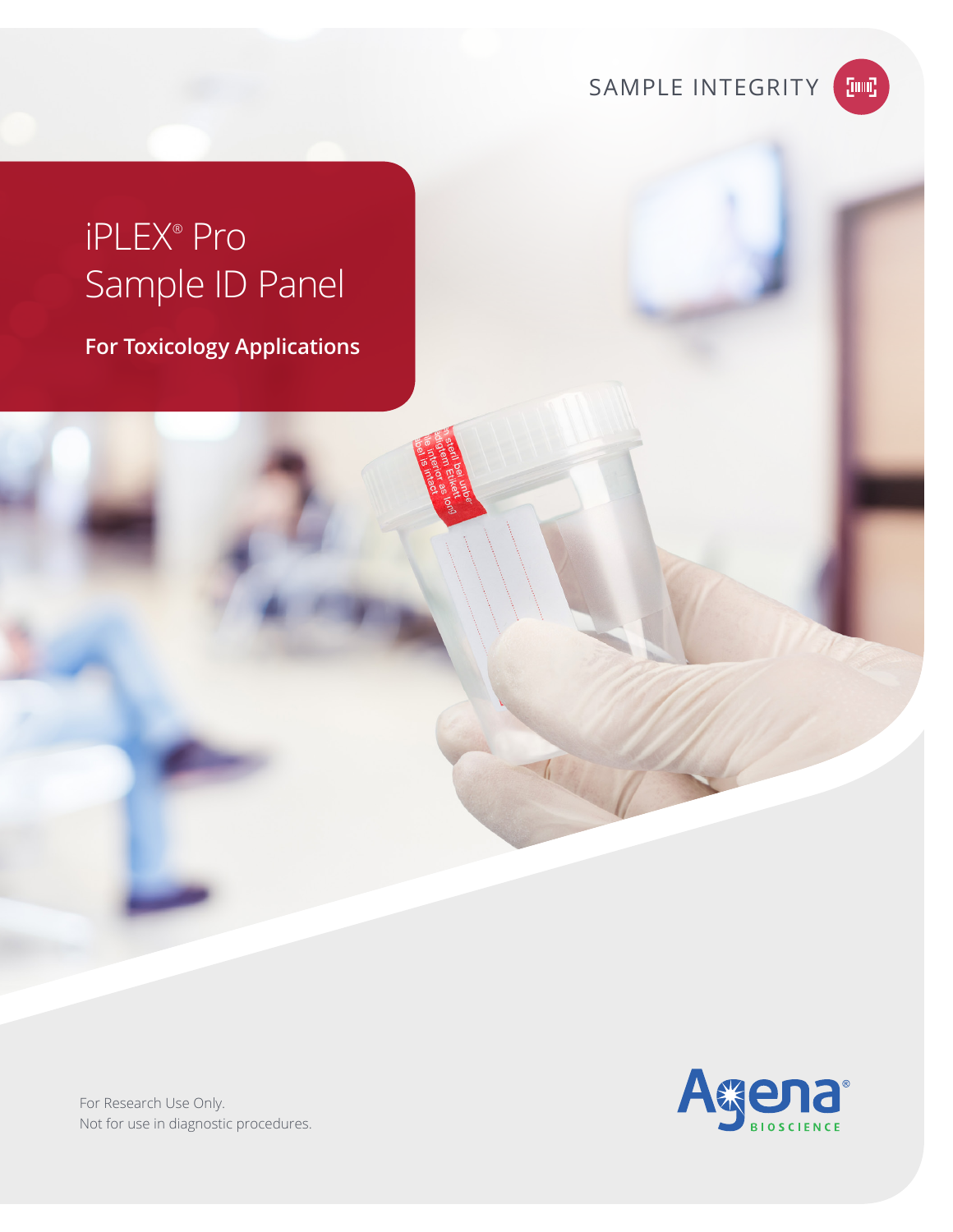#### **TOXICOLOGY CHALLENGES**

Toxicology screenings can be compromised by sample swapping, manipulation, and adulteration. Additionally, positive results are often questioned, leaving labs to justify their accuracy.

Specimen validity testing (SVT) is a critical piece of toxicology screening and is regularly employed to determine if a urine specimen is abnormal or has been tampered with. However, standard specimen validity testing such as creatinine, oxidants, pH, nitrates, and specific gravity cannot detect certain methods of sample manipulation, such as urine substitution or synthetic urine, leading to inaccurate results.

### **COST-EFFECTIVE GENETIC FINGERPRINTING**

The iPLEX® Pro Sample ID panel provides more robust protection vs. traditional specimen validity testing. Using genetics and the MassARRAY® System, it accurately confirms positive results and detects fraudulent samples.

The panel uses 44 single nucleotide polymorphisms (SNPs), patterns of DNA revealed by a PCR reaction, to cost-effectively generate a sample's unique genetic fingerprint. This fingerprint is used to match a test sample to the individual who submitted it, either confirming that it is valid or alerting the laboratory that a manipulation or mix-up has occurred.



2

**Confidence through Genetics** 

With a High Power of Discrimination

| USES              | <b>NO LESS THAN</b>                             |  |  |
|-------------------|-------------------------------------------------|--|--|
| 25<br><b>SNPs</b> | 1 in 45 Billion<br><b>CHANCE OF FALSE MATCH</b> |  |  |
| 25 SNPs           | Chance of False Match: 1 in 44.5 Billion        |  |  |
| 30 SNPs           | Chance of False Match: 1 in 6.01 Trillion       |  |  |

**40** SNPs Chance of False Match: 1 in 109 Quadrillion **44** SNPs Chance of False Match: 1 in 5.53 Quintillion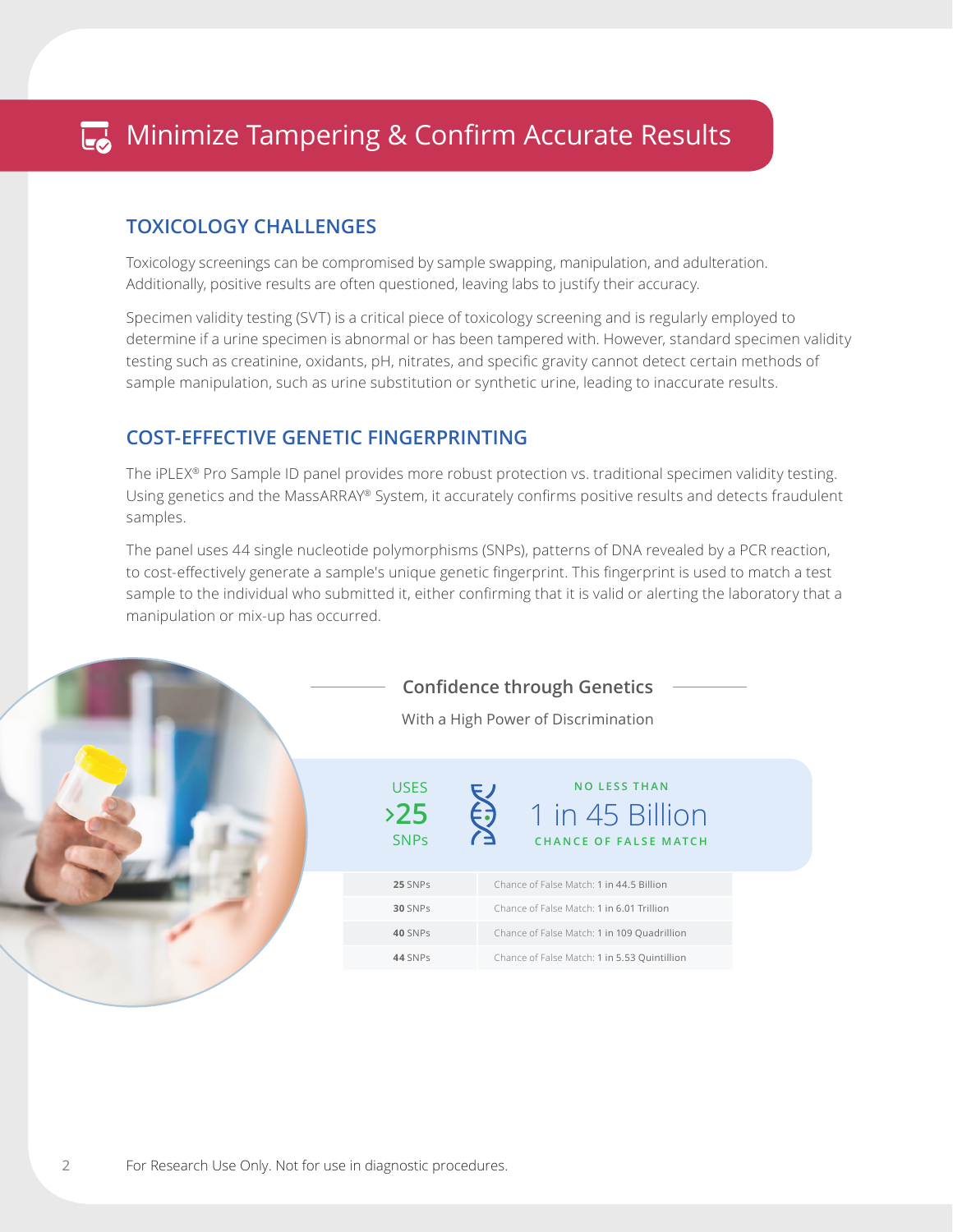

### **How It Works**

A one-time buccal/oral swab is collected from the test subject along with an initial urine sample. The single swab is used to create their reference SNP (genetic) profile to which all follow-up specimen submissions are compared.



### Sample ID+ Reporting Software

The iPLEX Pro Sample Integrity panel is accompanied by reporting software that automatically compares SNP profiles generated from submitted specimens to the original reference profile, enabling simplified matching without the need for complex data analysis. There are three possible results:

- **MATCH** Submitted specimen matches the reference profile. Specimen is valid.
- **MISMATCH** Specimen is not from the person who submitted it. Possible causes for this include intentional urine substitution or incorrect sample labeling.
- FAILED SPECIMEN Invalid specimen. May indicate use of synthetic/animal urine or addition of adulterants.